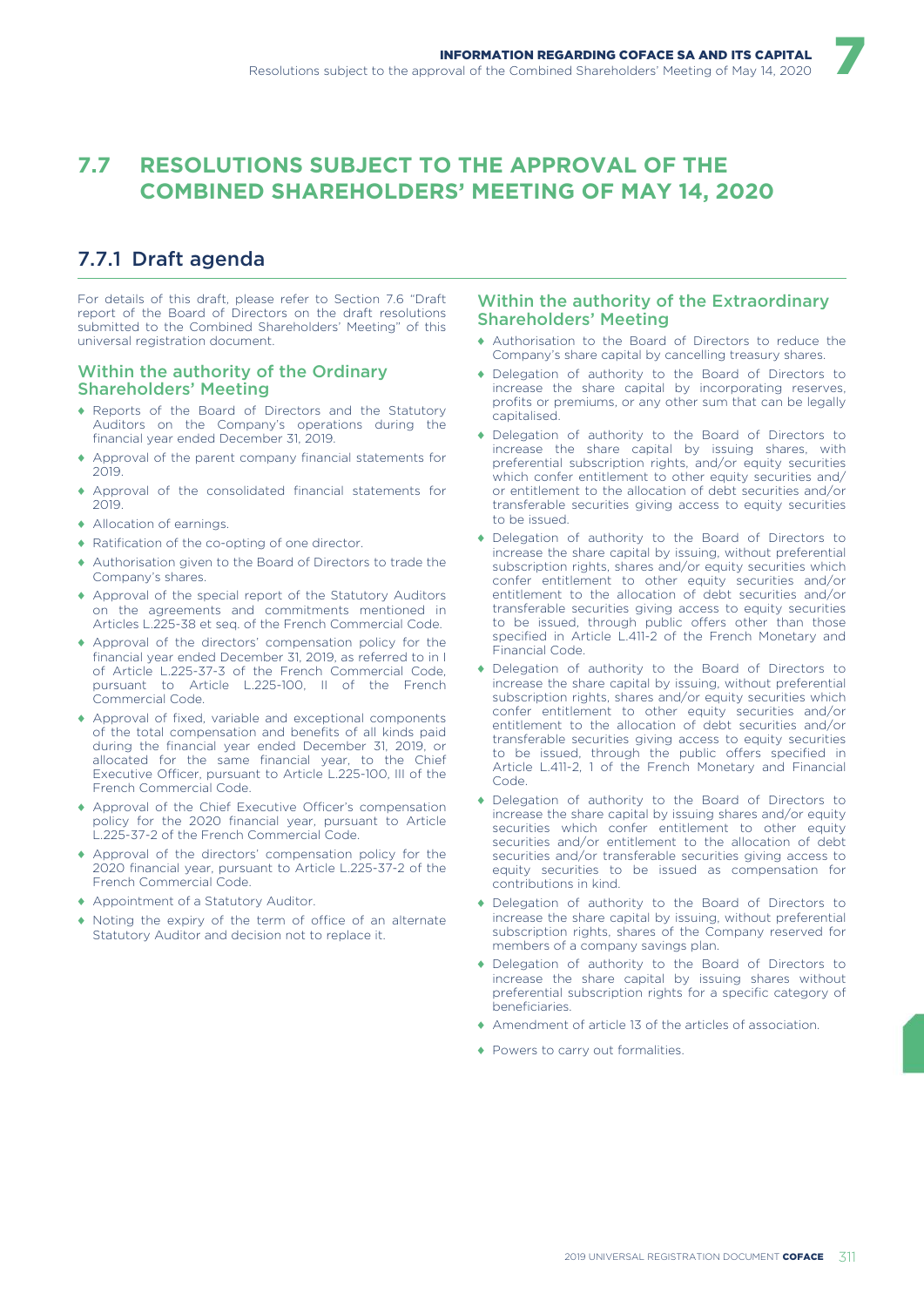# 7.7.2 Draft resolutions to be submitted to the Combined Shareholders' Meeting

# Ordinary resolutions

7

### ♦ **First resolution** *(Approval of the parent company financial statements for 2019)*

The Shareholders' Meeting, deliberating according to the quorum and majority required for Ordinary Shareholders' Meetings, having duly noted the reports of the Board of Directors and Statutory Auditors on the parent company financial statements for the financial year ended December 31, 2019, approves the parent company financial statements for said financial year as they have been presented, as well as the operations reflected in these financial statements and summarised in these reports.

#### ♦ **Second resolution** *(Approval of the consolidated financial statements for 2019)*

The Shareholders' Meeting, deliberating according to the quorum and majority required for Ordinary Shareholders' Meetings, having duly noted the reports of the Board of Directors and Statutory Auditors on the consolidated financial statements for the financial year ended December 31, 2019, approves the consolidated financial statements for said financial year as they have been presented, as well as the operations reflected in these financial statements and summarised in these reports.

#### ♦ **Third resolution** *(Allocation of earnings)*

The Shareholders' Meeting, deliberating according to the quorum and majority conditions for Ordinary Shareholders' **Meetings** 

- ♦ duly notes that the parent company financial statements for the financial year ending December 31, 2019 show a net profit of €132,677,046;
- ♦ duly notes that the legal reserve, amounting to €31,449,646 as of December 31, 2019, is above the legal requirements;
- ♦ duly notes that the retained earnings as of December 31, 2019, amount to €23,175,245;
- ♦ resolves to allocate the entire net profit for the financial year, *i.e.* €132,677,046, to retained earnings, which are thus increased to €155,852,291.

The Shareholders' Meeting notes, in compliance with the legal provisions, that the dividends distributed for the three preceding financial years were as follows:

| <b>Financial year</b> | Number of remuneration shares (1) | <b>Total amount</b> (in $\epsilon$ ) |
|-----------------------|-----------------------------------|--------------------------------------|
| 2016                  | 156.905.819                       | 20.397.756                           |
| 2017                  | 155.574.817                       | 52,895,437                           |
| 2018                  | 151.169.375                       | 119,423,806                          |

*(1) The number of remuneration shares does not include treasury shares.*

#### ♦ **Fourth resolution** *(Ratification of the coopting of a director)*

The Shareholders' Meeting, deliberating according to the quorum and majority required for Ordinary Shareholders' Meetings, ratifies the co-opting of Ms Marie Pic-Pâris, to replace Mr Jean-Paul Dumortier, who has resigned, until the expiry of the directorship of Mr Dumortier, *i.e.*, until the end of the Shareholders' Meeting convened in 2021 to approve the financial statements for the financial year ending December 31, 2020.

# ♦ **Fifth resolution** *(Authorisation given to the Board of Directors to trade the Company's shares)*

The Shareholders' Meeting, deliberating according to the quorum and majority required for Ordinary Shareholders' Meetings, having reviewed the Board of Directors' report:

- authorises the Board of Directors, with the power to further delegate under the legal and regulatory conditions, in compliance with the provisions of Article L.225-209 et seq. of the French Commercial Code, to purchase, on one or more occasions and at the times that it will establish, a number of the Company's shares that may not exceed:
	- 10% of the total number of shares composing the share capital at any time whatsoever, or
	- 5% of the total number of shares composing the share capital, if they are shares acquired by the Company with a view to keeping them and

subsequently transferring them as payment or exchange in connection with a merger, spin-off or contribution.

- iii. These percentages apply to a number of shares adjusted, where appropriate, according to the operations that could impact the share capital subsequent to this Shareholders' Meeting.
- iv. The acquisitions made by the Company may not, under any circumstances, lead it to hold more than 10% of the shares composing its share capital at any time;
- 2. resolves that this authorisation may be used to:
	- i. ensure liquidity and boost the market for the Company's stock through an investment service provider acting independently under a liquidity agreement, in compliance with the market practice accepted by the Autorité des marchés financiers on July 2, 2018,
	- ii. allocate shares to the corporate officers and employees of the Company and of other Group entities, in particular for the purposes of (i) employee profit sharing, (ii) any Company stock option plan, pursuant to Article L.225-177 et seq. of the French Commercial Code, or (iii) any savings plan in compliance with Article L.3331-1 et seq. of the French Labour Code or (iv) any allocation of bonus shares pursuant to the provisions of Article L.225- 197-1 et seq. of the French Commercial Code; additionally, perform all hedging operations relating to these transactions, under the conditions provided for by the market authorities and at the times to be determined by the Board of Directors or the person acting by delegation thereof,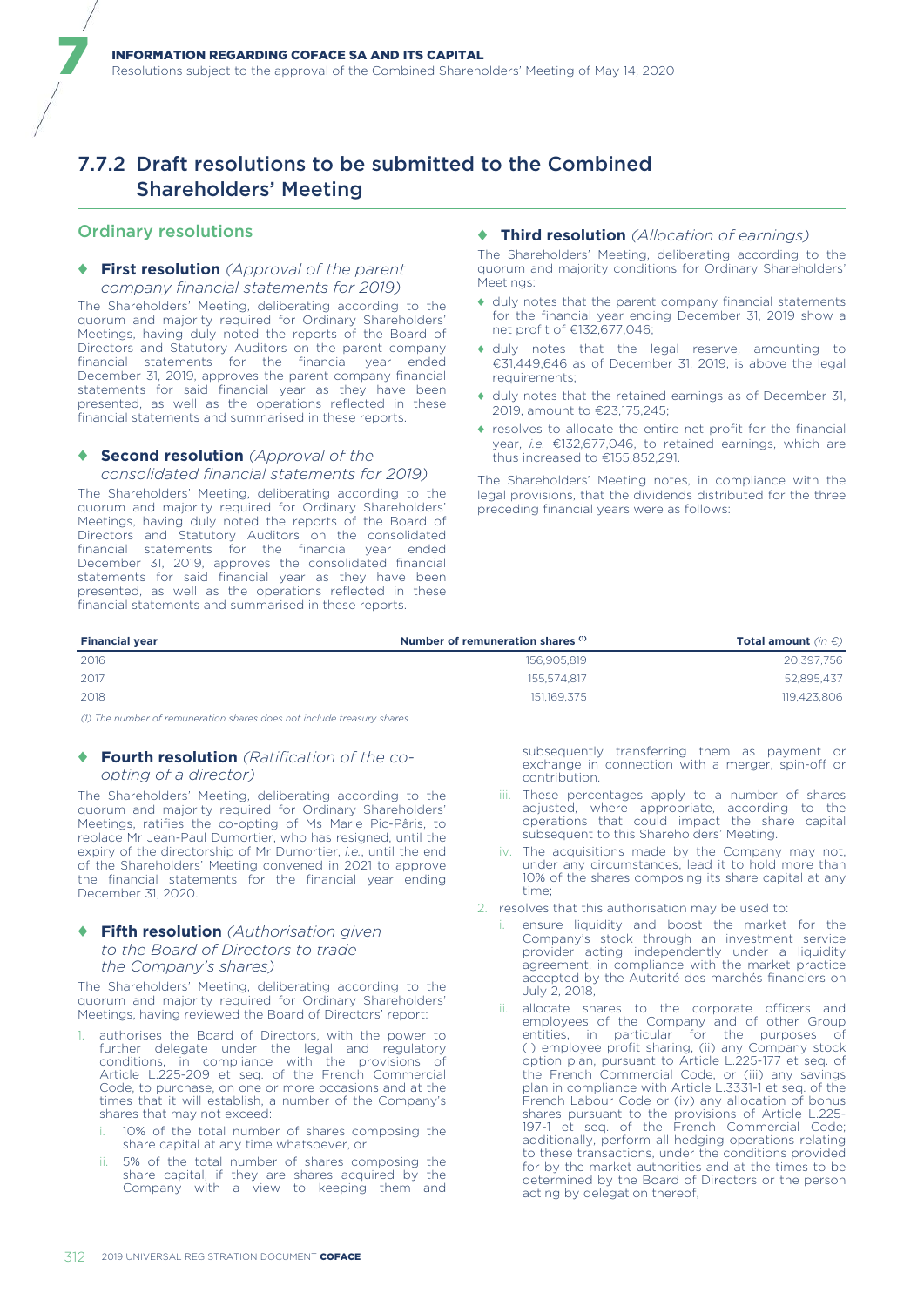- iii. transfer the Company's shares upon exercise of the rights attached to securities entitling their bearers, directly or indirectly, through reimbursement, conversion, exchange, presentation of a warrant or in any other manner, to the allocation of the Company's shares pursuant to current regulations; additionally, perform all hedging operations relating to these transactions, under the conditions provided for by the market authorities and at the times to be determined by the Board of Directors or the person acting by delegation thereof,
- iv. keep the Company's shares and subsequently remit them in payment or exchange in connection with any external growth, merger, spin-off or contribution operations,
- v. cancel all or part of the stock thus purchased,
- vi. implement all market practices accepted by the Autorité des marchés financiers and, more generally, execute all transactions in compliance with current regulations;
- 3. resolves that the maximum purchase price per unit may not exceed €14 per share, excluding costs. The Board of Directors may nevertheless, for operations involving the Company's capital, particularly a change to the par value of the share, a capital increase by incorporation of reserves following the creation and allocation of bonus shares, a stock split or reverse stock split, adjust the aforementioned maximum purchase price in order to take into account the impact of these operations on the value of the Company's stock;
- 4. resolves that the acquisition, disposal or transfer of these shares may be completed and paid for by any methods authorised by the current regulations, on a regulated market, multilateral trading system, systematic internaliser or over the counter, in particular through the acquisition or disposal of blocks of shares, using options or other derivative financial instruments or warrants or, more generally, securities entitling their bearers to shares of the Company, at the times that the Board of Directors will determine;
- 5. resolves that unless it has the prior authorisation of the Shareholders' Meeting, the Board of Directors may not use this delegation of authority once a third party has filed a public offer for the Company's shares, and until the end of the offer period;
- 6. resolves that the Board of Directors shall have all powers, which it may in turn delegate in compliance with legal and regulatory conditions, in order to, in accordance with applicable legal and regulatory provisions, proceed with the allocation and, if applicable, permitted reallocation of repurchased shares in view of one of the objectives of the programme, to one or more of its other objectives, or even their disposal, on or off the market.

All powers are consequently granted to the Board of Directors, which it may in turn delegate in compliance with legal and regulatory provisions, to implement this authorisation and specify, if necessary, the conditions and set the procedures in accordance with legal conditions and pursuant to this resolution, and in particular to issue all stock market orders, enter into all agreements, in particular for maintaining registers of purchases and sales of shares, complete all declarations to the Autorité des marchés financiers or any other competent authority, prepare all documents, specifically informational documentation, complete all formalities and, generally, do whatever is necessary.

The Board of Directors must inform the Shareholders' Meeting, in accordance with legal conditions, of the operations performed by virtue of this authorisation;

7. resolves that this authorisation, which cancels and replaces the authorisation granted by the fifth resolution of the Shareholders' Meeting of May 16, 2019, be granted for a period of eighteen (18) months as from this Shareholders' Meeting.

7

♦ **Sixth resolution** *(Approval of the special report of the Statutory Auditors on the agreements and commitments mentioned in Articles L.225-38 et seq. of the French Commercial Code)* 

The Shareholders' Meeting, deliberating according to the quorum and majority required for Ordinary Shareholders' Meetings, having duly noted the special report of the Statutory Auditors on the agreements and commitments subject to the provisions of Article L.225-38 et seq. of the French Commercial Code, approves this report in all its provisions as well as the new agreements mentioned therein, having been authorised by the Board of Directors dur ing the financial year ended December 31, 2019.

#### **Seventh resolution** *(Approval of the directors' compensation policy for the financial year ended December 31, 2019, as referred to in Article L.225-37-3 of the French Commercial Code, pursuant to Article L.225-100, II of the French Commercial Code)*

The Shareholders' Meeting, deliberating according to the quorum and majority required for Ordinary Shareholders' Meetings, having duly noted the corporate governance report referred to in Article L.225-37 of the French Commercial Code, approves, pursuant to Article L.225-100, II of the French Commercial Code, the information relating to the compensation of corporate officers for the financial year ended December 31, 2019, referred to in Article L.225- 37-3, I of the French Commercial Code, as set out in Chapter 7, Section 6.3 of the 2019 universal registration document.

#### **Eighth resolution** *(Approval of fixed, variable and exceptional components of the total compensation and benefits of all kinds paid during the financial year ended December 31, 2019, or allocated for the same financial year, to the Chief Executive Officer, pursuant to Article L.225-100, III of the French Commercial Code)*

The Shareholders' Meeting, deliberating according to the quorum and majority required for Ordinary Shareholders' Meetings, having duly noted the corporate governance report referred to in Article L.225-37 of the French Commercial Code, approves, pursuant to Article L.225-100, III of the French Commercial Code, the fixed, variable and exceptional components of the total compensation and benefits of all kinds paid during the financial year ended December 31, 2019, or allocated for the same financial year, to Mr Xavier Durand, Chief Executive Officer of the Company, as set out in Chapter 7, Section 6.3 of the 2019 universal registration document.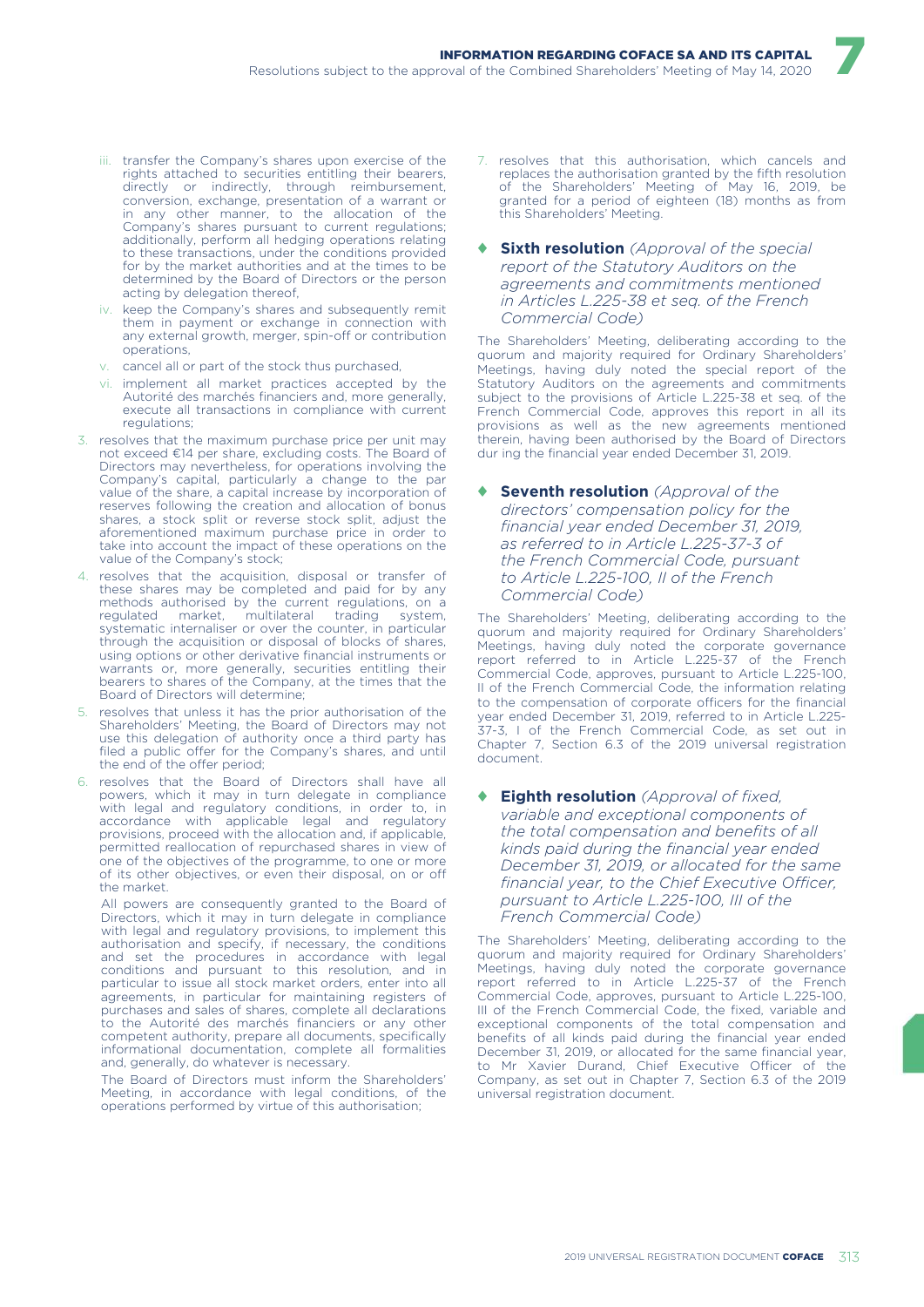### ♦ **Ninth resolution** *(Approval of the Chief Executive Officer's compensation policy for the 2020 financial year, pursuant to Article L.225-37-2 of the French Commercial Code)*

7

The Shareholders' Meeting, deliberating according to the quorum and majority required for Ordinary Shareholders' Meetings, having duly noted the corporate governance report referred to in Article L.225-37 of the French Commercial Code describing the components of the compensation policy for corporate officers, approves, pursuant to Article L.225-37-2, II of the French Commercial Code, the compensation policy for Mr Xavier Durand, Chief Executive Officer of the Company, as set out in Chapter 7, Section 6.3 of the 2019 universal registration document.

#### ♦ **Tenth resolution** *(Approval of the directors' compensation policy for the 2020 financial year, pursuant to Article L.225-37-2 of the French Commercial Code)*

The Shareholders' Meeting, deliberating according to the quorum and majority required for Ordinary Shareholders' Meetings, having duly noted the corporate governance report referred to in Article L.225-37 of the French Commercial Code describing the components of the compensation policy for corporate officers, approves, pursuant to Article L.225-37-2, II of the French Commercial Code, the directors' compensation policy as set out in Chapter 7, Section 6.3 of the 2019 universal registration document.

## ♦ **Eleventh resolution** *(Appointment of a Statutory Auditor)*

The Shareholders' Meeting, deliberating according to the quorum and majority required for Ordinary Shareholders' Meetings, appoints Mazars SA, 61 rue Henri Regnault, 92400 Courbevoie, France as Statutory Auditor for the financial years 2020 to 2025 inclusive, *i.e.* until the Shareholders' Meeting convened in 2026 to approve the financial statements for the financial year ended December 31, 2025.

#### ♦ **Twelfth resolution** *(Noting the expiry of the term of office of an alternate Statutory Auditor and decision not to replace it)*

The Shareholders' Meeting, deliberating according to the quorum and majority required for Ordinary Shareholders' Meetings, noting the expiry of the term of office of the alternate Statutory Auditor KPMG Audit FS1 at the end of this meeting, resolves not to replace or renew it.

# Extraordinary resolutions

## ♦ **Thirteenth resolution** *(Authorisation to the Board of Directors to reduce the Company's share capital by cancelling treasury shares)*

The Shareholders' Meeting, deliberating according to the quorum and majority required for Extraordinary Shareholders' Meetings, having reviewed the Board of Directors' report and the Statutory Auditors' special report:

- authorises the Board of Directors, with the option to sub-delegate under the legislative and regulatory conditions, to:
	- cancel, at its sole discretion, on one or more occasions, subject to a limit of 10% of the amount of the existing share capital on the date of cancellation (*i.e.*, adjusted according to transactions conducted on the share capital since the adoption of this resolution), for a period of 24 months, all or part of the shares acquired by the Company under a share<br>buyback programme authorised by the programme authorised by the shareholders,
	- reduce the share capital accordingly and allocate the difference between the buyback price of the cancelled shares and their nominal value to premiums and available reserves as it chooses;
- 2. confers all powers to the Board of Directors, with the option to sub-delegate under the legislative and regulatory conditions, to set the definitive amount of capital reductions within the limits provided for by law and by this resolution, establishing the terms and conditions, noting their fulfilment, performing all acts, formalities or declarations with a view to finalising the capital reductions that might be conducted under this authorisation and to amend the Articles of Association accordingly;
- 3. resolves that this authorisation, which cancels and replaces the authorisation granted by the fourteenth resolution of the Shareholders' Meeting of May 16, 2018, be granted for a period of twenty-six (26) months as from this Shareholders' Meeting.

## ♦ **Fourteenth resolution** *(Delegation of authority to the Board of Directors to increase the share capital by incorporating reserves, profits or premiums, or any other sum that can be legally capitalised)*

The Shareholders' Meeting, deliberating according to the quorum and majority required for Ordinary Shareholders' Meetings, having reviewed the Board of Directors' report and in accordance with the provisions of the French Commercial Code and specifically Articles L.225-129, L.225- 129-2 and L.225-130 thereof:

1. delegates to the Board of Directors, with the option to sub-delegate under the legislative and regulatory conditions, its authority to increase the Company's share capital, on one or more occasions, in the proportions and at the times that it will determine, by incorporating reserves, profits or issue, merger or contribution premiums, or any other amount which may be capitalised by law or the Articles of Association, to be carried out by issuing new shares or by raising the nominal amount of existing shares or by combining these two operating procedures according to the terms and conditions that it will determine;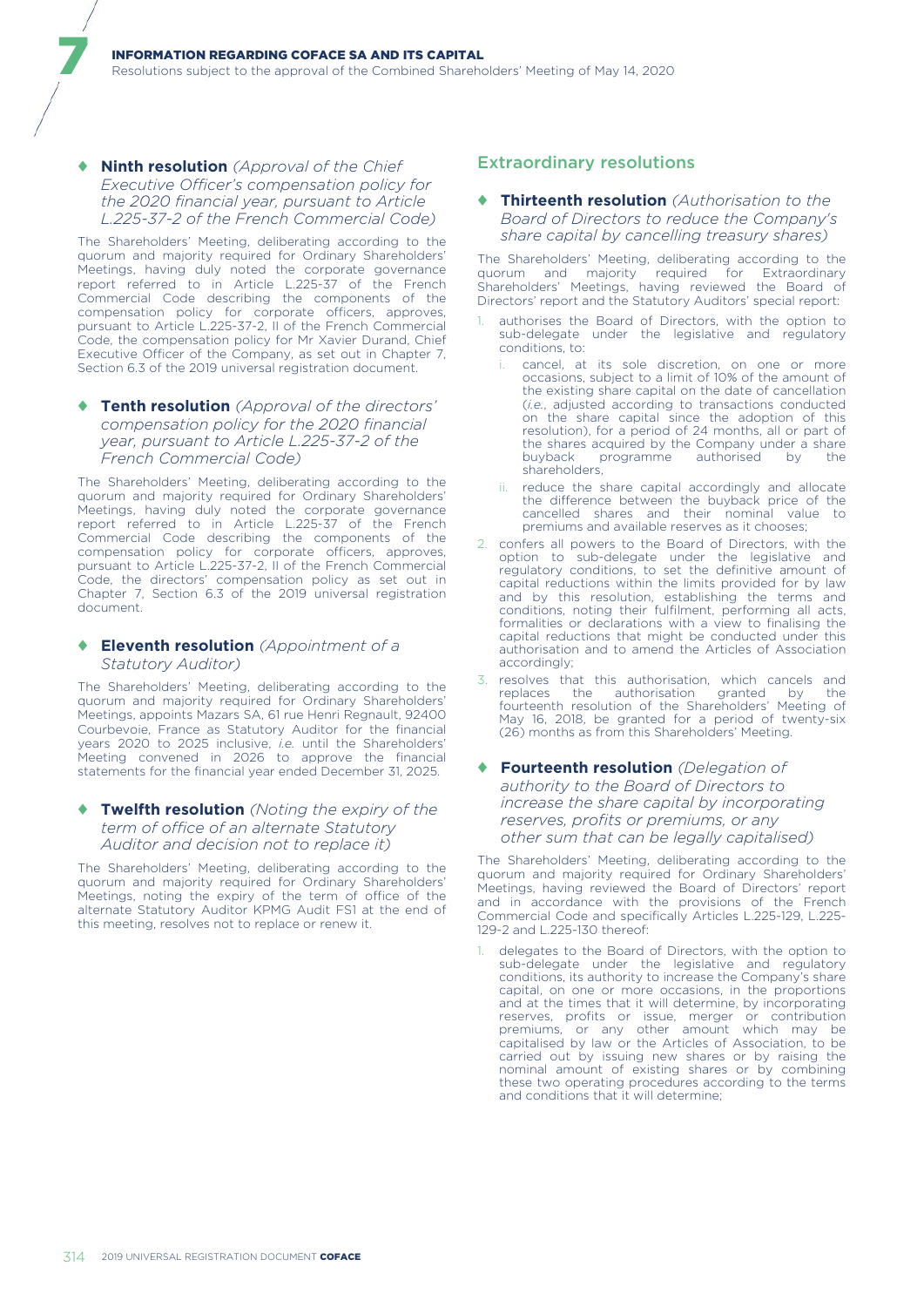- 2. resolves that the nominal amount of capital increases likely to be decided by the Board of Directors and conducted under this delegation, immediately and/or over time, may not exceed a maximum amount of seventy-five million euros (€75,000,000). This limit will be increased, as necessary, by the nominal value of the shares to be issued in order to preserve the rights of holders of securities or other rights which confer entitlement to the Company's share capital, pursuant to applicable laws and regulations and contractual provisions, where appropriate;
- 3. specifies that in the event of a capital increase giving rise to the free allocation of new shares, the Board of Directors may decide that fractional shares will not be transferable and that the corresponding shares will be sold, in accordance with the provisions of Article L.225- 130 of the French Commercial Code, with the sums resulting from the sale being allocated to rights holders within the regulatory deadlines;
- 4. resolves that the Board of Directors shall have all powers, which it may in turn delegate in accordance with legal and regulatory conditions, to implement this delegation and in particular to:
	- determine the terms and conditions for authorised transactions and specifically set the amount and nature of reserves, profits, premiums or other amounts to be incorporated into the capital, establish the number of new shares to be issued and/or the amount by which the nominal value of existing shares comprising the share capital will be increased, set the date, even retroactively, from which the new shares will be entitled to receive dividends or the date on which the increase in the nominal value will take effect and, where applicable, make all charges against the issue premium (or premiums) and in particular the charges incurred by conducting issues,
	- take any measures designed to protect the rights of shareholders or other rights conferring entitlement to the capital in existence on the day of the capital increase,
	- iii. take all necessary measures and enter into all agreements in order to ensure the successful execution of the planned transaction(s) and, generally, to do all that is required, perform all acts and formalities to finalise the capital increases that may be conducted under this delegation, and to amend the Company's Articles of Association accordingly;
- 5. resolves that unless it has the prior authorisation of the Shareholders' Meeting, the Board of Directors may not use this delegation of authority once a third party has filed a public offer for the Company's shares, and until the end of the offer period;
- 6. decides that this authorisation, which cancels and replaces the authorisation granted by the replaces the authorisation granted by the fifteenth resolution of the Shareholders' Meeting of May 16, 2018, be granted for a period of twenty-six (26) months as from this Shareholders' Meeting.

♦ **Fifteenth resolution** *(Delegation of authority to the Board of Directors to increase the share capital by issuing shares, with preferential subscription rights, and/or equity securities which confer entitlement to other equity securities and/or entitlement to the allocation of debt securities and/or transferable securities giving access to equity securities to be issued)* 

7

The Shareholders' Meeting, deliberating according to the quorum and majority required for Extraordinary Shareholders' Meetings, having reviewed the Board of Directors' report and the Statutory Auditors' special report and in accordance with the provisions of the French Commercial Code and specifically Articles L.225-129 et seq., L.225-132, L.225-133 and L.228-91 et seq. thereof:

- delegates to the Board of Directors, with the option to sub-delegate under the legislative and regulatory conditions, the authority to decide to issue, with preferential subscription rights, on one or more occasions, in the proportions and at the times that it will determine, both in France and abroad, in euros or currencies or units of account established by reference to several currencies, Company shares and/or equity securities which confer entitlement to other equity securities and/or entitlement to the allocation of debt securities and/or transferable securities giving access to equity securities to be issued, which may be subscribed for in cash or by offsetting them against unquestionable, liquid and payable debts, or, in whole or in part, by incorporation of reserves, profits or premiums;
- resolves that the total nominal amount of capital increases likely to be made immediately and/or over time under this delegation may not exceed a maximum of one hundred and fifteen million euros (€115,000,000), or the equivalent in any other currency or currency unit established by reference to several currencies, on the understanding that the nominal amount of capital increases made pursuant to this resolution as well as the sixteenth to twentieth resolutions submitted to this Shareholders' Meeting will count towards this cap. This limit will be increased, as necessary, by the nominal value of the shares to be issued in order to preserve the rights of holders of securities or other rights which confer entitlement to the Company's share capital, pursuant to applicable laws and regulations and contractual provisions, where appropriate;
- 3. resolves that the transferable securities thus issued conferring entitlement to equity securities to be issued by the Company may consist of debt securities or be associated with the issue of such securities, or enable them to be issued, as intermediate securities. The overall maximum nominal amount of debt securities that could be issued on the basis of this delegation may not exceed five hundred million euros (€500,000,000) or the equivalent thereof in currencies or units of account established by reference to several currencies, on the understanding that the nominal amount of debt securities issued pursuant to this resolution as well as the sixteenth to eighteenth resolutions submitted to this Shareholders' Meeting will count towards this cap;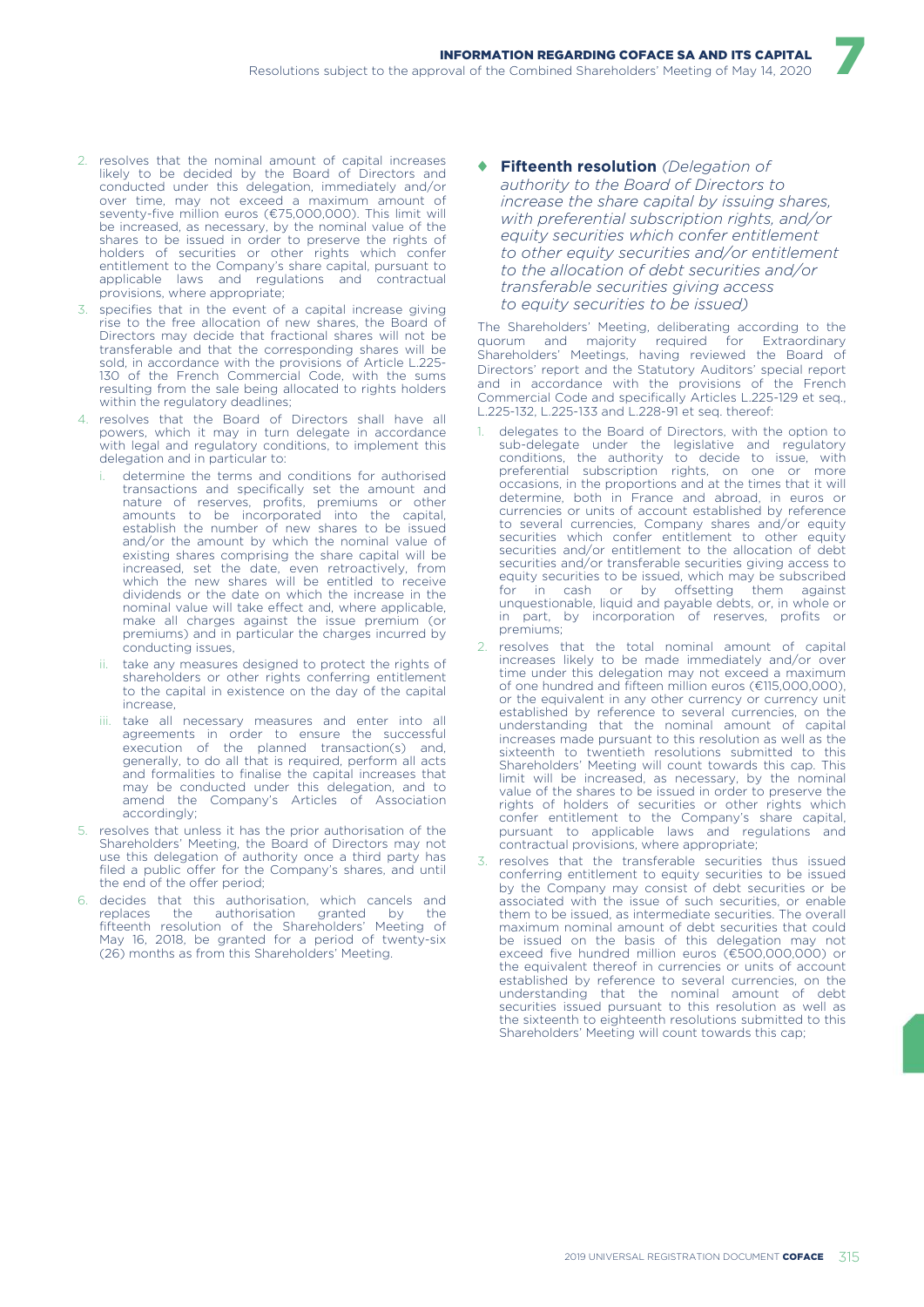4. acknowledges that this delegation implies a waiver by the shareholders of their preferential subscription rights to equity securities of the Company to which the transferable securities that might be issued on the basis of this delegation may give immediate or future entitlement;

7

5. resolves that shareholders may exercise, under the conditions stipulated by law, their preferential subscription right to the equity securities and/or the transferable securities which the Board of Directors may decide to issue under this delegation of authority. The Board of Directors will have the option to grant shareholders the right to subscribe, on a reducible basis. for a greater number of transferable securities than they could subscribe for on an irreducible basis, in proportion to the subscription rights that they have and, in any event, within the limits of their requests.

If all of the equity securities and/or transferable securities issued have not been subscribed on an irreducible basis or, where applicable, on a reducible basis, the Board of Directors will have the option, in the order that it will determine, either to limit, in accordance with the law, the issue in question to the amount of subscriptions received, provided that it reaches at least three-quarters of the issue initially decided, or to freely distribute all or part of the unsubscribed securities between the persons of its choice, or to offer all or part of the unsubscribed securities in the same way to the public, on the French or international market, with the Board of Directors being able to use all the options set out above or just some of them;

- 6. further specifies that the Board of Directors, with the option to sub-delegate under the legislative and regulatory conditions, may in particular:
	- decide and establish the characteristics of share issues and transferable securities to be issued and, in particular, their issue price (with or without issue premium), the terms and conditions of their subscription, their full payment and their date of entitlement (even retroactive),
	- in the event of the issue of share subscription warrants, set the number and characteristics and decide, if it deems it appropriate, subject and according to the terms and conditions that it will establish, that the warrants may be reimbursed or redeemed, or that they will be allocated free of charge to shareholders in proportion to their rights in the share capital,
	- generally, set the characteristics of all transferable securities and, in particular, the terms and conditions for the allocation of shares, the term of loans that may be issued in bond form, whether subordinated or not, the issue currency, the terms and conditions for redemption of the principal, with or without a premium, the terms and conditions for depreciation and, where applicable, purchase, exchange or early redemption, fixed or variable interest rates, and the payment date; remuneration may include a variable portion calculated by reference to items relating to the Company's business and results and a deferred payment in the absence of distributable profits,
	- iv. decide to use the shares acquired as part of a share<br>buyback programme authorised by the programme authorised by shareholders, to allocate them as a result of the issue of transferable securities issued on the basis of this delegation,
	- take any measures to preserve the rights of holders of transferable securities issued or other rights conferring entitlement to the capital of the Company that are required by legislative and regulatory provisions and the applicable contractual stipulations,
- vi. potentially suspend the exercise of rights attached to these transferable securities for a fixed period in compliance with the legislative and regulatory<br>provisions and the applicable contractual provisions and the applicable contractual stipulations,
- vii. note the completion of any capital increases and transferable securities issues, amend the Articles of Association accordingly, allocate the issue costs to premiums and, if it considers it appropriate, deduct from the amount of capital increases the sums required to increase the legal reserve to one tenth of the new share capital,
- viii. take all measures and carry out any formalities required for admission to trading on a regulated market of the securities created;
- 7. resolves that unless it has the prior authorisation of the Shareholders' Meeting, the Board of Directors may not use this delegation of authority once a third party has filed a public offer for the Company's shares, and until the end of the offer period;
- 8. resolves that this authorisation, which cancels and replaces the authorisation granted by the sixteenth resolution of the Shareholders' Meeting of May 16, 2018, be granted for a period of twenty-six (26) months as from this Shareholders' Meeting.

### ♦ **Sixteenth resolution** *(Delegation of authority to the Board of Directors to increase the share capital by issuing, without preferential subscription rights, shares and/ or equity securities which confer entitlement to other equity securities and/or entitlement to the allocation of debt securities and/or transferable securities giving access to equity securities to be issued, through public offers other than those specified in Article L.411-2 of the French Monetary and Financial Code)*

The Shareholders' Meeting, deliberating according to the quorum and majority required for Ordinary Shareholders' Meetings, having reviewed the Board of Directors' report and the Statutory Auditors' special report, in accordance with the provisions of the French Commercial Code and specifically Articles L.225-129 et seq., L.225-135, L.225-136, L.225-148 and L.228-92 thereof:

delegates to the Board of Directors, with the option to sub-delegate under the legislative and regulatory conditions, the authority to decide to issue, without preferential subscription rights, by way of public offers other than those referred to in Article L.411-2 of the French Monetary and Financial Code, on one or more occasions, in the proportions and at the times that it will determine, both in France and abroad, in euros or currencies or units of account established by reference to several currencies, Company shares and/or equity securities which confer entitlement to other equity securities and/or entitlement to the allocation of debt securities and/or transferable securities giving access to equity securities to be issued, which may be subscribed for in cash or by offsetting them against unquestionable, liquid and payable debts; These transferable securities may, in particular, be issued as remuneration for securities contributed to the Company as part of a public exchange offer made in France or abroad according to local rules (for example, for the purpose of a reverse merger) on securities that comply with the conditions set out in Article L.225-148 of the French Commercial Code;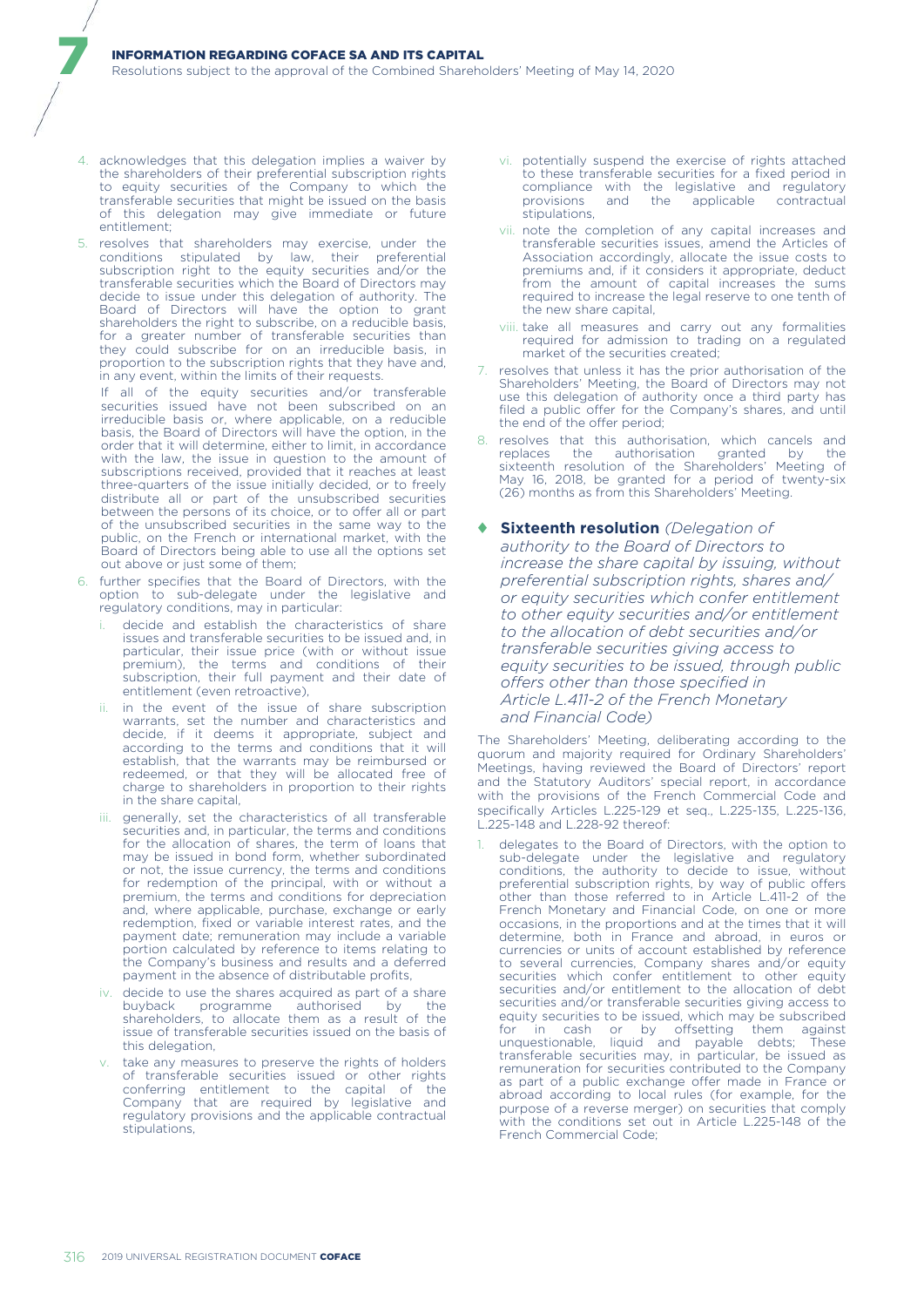2. resolves that the total nominal amount of capital increases likely to be made immediately and/or over time under this delegation may not exceed a maximum of twenty-nine million euros (€29,000,000), or the equivalent in any other currency or currency unit established by reference to several currencies, on the understanding that (i) the nominal amount of capital increases made pursuant to this resolution as well as the seventeenth to eighteenth resolutions submitted to this Shareholders' Meeting will be count towards this cap and (ii) that the nominal amount of any capital increase carried out pursuant to this delegation will count towards the overall nominal cap stipulated for capital increases in paragraph 2 of the fifteenth resolution of this Shareholders' Meeting.

These limits will be increased, as necessary, by the nominal value of the shares to be issued in order to preserve the rights of holders of securities or other rights which confer entitlement to the Company's share capital, pursuant to applicable laws and regulations and contractual provisions, where appropriate;

- 3. resolves to remove the preferential subscription rights of shareholders to shares and other transferable securities to be issued under this resolution;
- 4. resolves that, with regard to issues carried out under this delegation, the Board of Directors may establish a subscription priority period for shareholders, on an irreducible and potentially reducible basis, which does not confer entitlement to the creation of transferable rights, and therefore delegates to the Board of Directors, with the option to sub-delegate under the legislative and regulatory conditions, the option to set this deadline as well as its terms and conditions, in accordance with the provisions of Article L.225-135, paragraph 5 of the French Commercial Code;
- 5. resolves that the transferable securities thus issued conferring entitlement to equity securities to be issued by the Company may consist of debt securities or be associated with the issue of such securities, or enable them to be issued, as intermediate securities. The overall maximum nominal amount of debt securities that might be issued immediately or over time on the basis of this delegation may not exceed five hundred million euros (€500,000,000) or the equivalent thereof in currencies or units of account established by reference to several currencies, on the understanding that this amount will count towards the overall nominal cap for debt security issues provided for in paragraph 3 of the fifteenth resolution;
- 6. acknowledges that this delegation implies a waiver by the shareholders of their preferential subscription rights to equity securities of the Company to which the transferable securities that might be issued on the basis of this delegation may give entitlement;
- resolves that if all of the equity securities and/or transferable securities issued have not been subscribed, the Board of Directors will have the option, in the order that it will determine, either to limit the issue to the amount of subscriptions received, provided that it reaches at least three-quarters of the issue initially decided, or to freely distribute all or part of the unsubscribed securities between the persons of its choice, or to offer the unsubscribed securities in the same way to the public, with the Board of Directors being able to use all the options set out above or just some of them;

8. further specifies that the Board of Directors, with the option to sub-delegate under the legislative and regulatory conditions, may in particular:

- decide and establish the characteristics of share issues and transferable securities to be issued and, in particular, their issue price (with or without issue premium), the terms and conditions of subscription, their full payment and their date of entitlement,
- ii. in the event of the issue of share subscription warrants, set the number and characteristics and decide, if it deems it appropriate, subject and according to the terms and conditions that it will establish, that the warrants may be reimbursed or redeemed, or that they will be allocated free of charge to shareholders in proportion to their rights in the share capital,
- iii. generally, set the characteristics of all transferable securities and, in particular, the terms and conditions for the allocation of shares, the term of loans that may be issued in bond form, whether subordinated or not, the issue currency, the terms and conditions for redemption of the principal, with or without a premium, the terms and conditions for depreciation and, where applicable, purchase, exchange or early redemption, fixed or variable interest rates, and the payment date; remuneration may include a variable portion calculated by reference to items relating to the Company's business and results and a deferred payment in the absence of distributable profits,
- iv. set the issue price of the shares or transferable securities that may be created under the preceding paragraphs such that the Company receives, for each share created or allocated, irrespective of any remuneration in any form including interest or issue or redemption premiums, a sum at least equal to the minimum price stipulated by the legislative or regulatory provisions applicable on the date of issue (*i.e.*, at this time, the weighted average of the Company's share price in the last three trading sessions on the Euronext Paris regulated market prior to the start of the public offer within the meaning of Regulation (EU) No. 2017/1129 of June 14, 2017, potentially reduced by a maximum discount of 10%),
- v. take any measures to preserve the rights of holders of transferable securities issued or other rights conferring entitlement to the capital of the Company that are required by legislative and regulatory provisions and the applicable contractual stipulations,
- vi. potentially suspend the exercise of rights attached to these transferable securities for a fixed period in compliance with the legislative and regulatory<br>provisions and the applicable contractual  $\epsilon$  applicable stipulations,
- vii. note the completion of any capital increases and transferable securities issues, amend the Articles of Association accordingly, allocate the issue costs to premiums and, if it considers it appropriate, deduct from the amount of capital increases the sums required to increase the legal reserve to one tenth of the new share capital,
- viii. take all measures and carry out any formalities required for admission to trading on a regulated market of the securities created;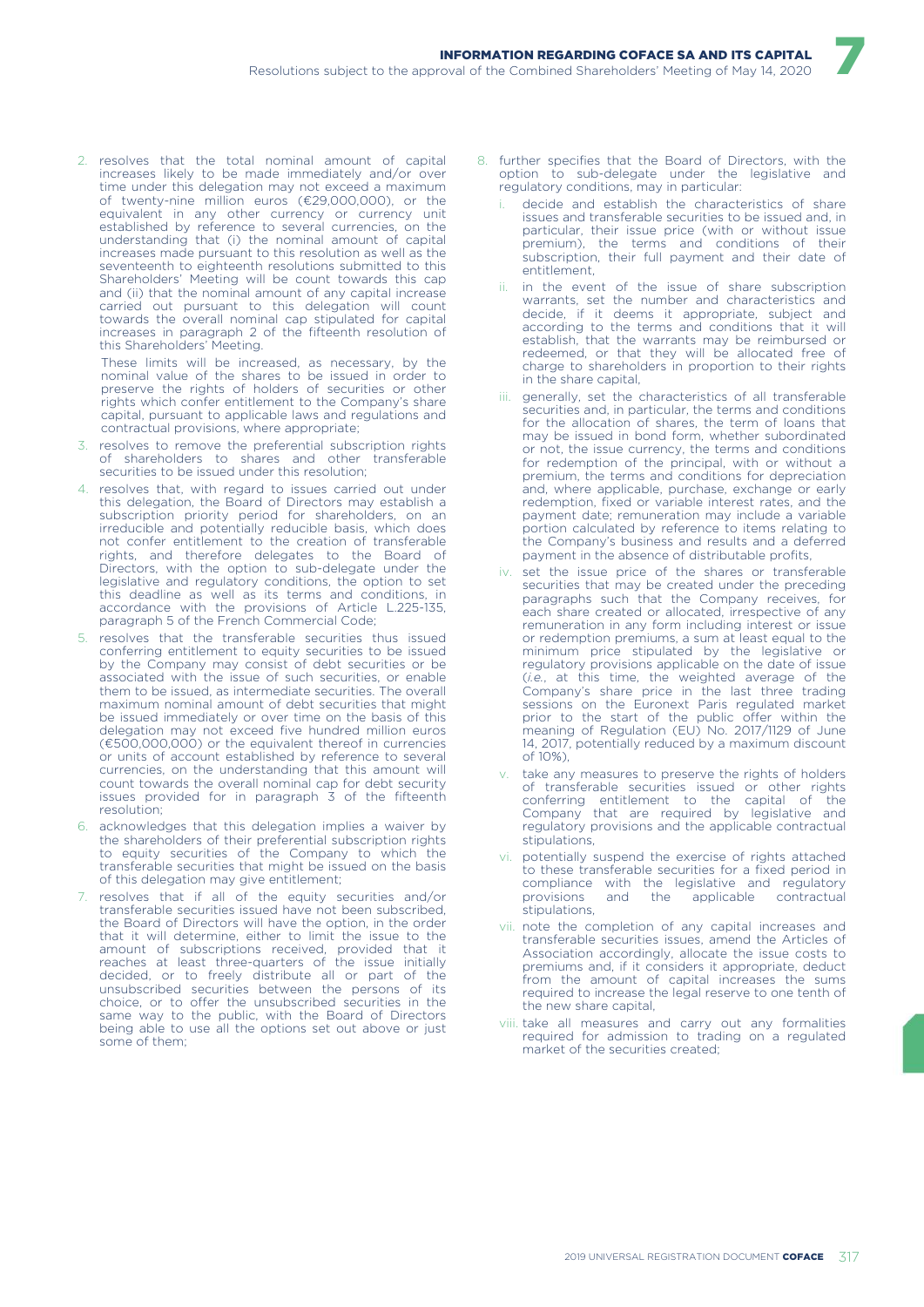9. resolves that unless it has the prior authorisation of the Shareholders' Meeting, the Board of Directors may not use this delegation of authority once a third party has filed a public offer for the Company's shares, and until the end of the offer period;

7

- 10. resolves that this authorisation, which cancels and replaces the authorisation granted by the seventeenth resolution of the Shareholders' Meeting of May 16, 2018, be granted for a period of twenty-six (26) months as from this Shareholders' Meeting.
- ♦ **Seventeenth resolution** *(Delegation of authority to the Board of Directors to increase the share capital by issuing, without preferential subscription rights, shares and/ or equity securities which confer entitlement to other equity securities and/or entitlement to the allocation of debt securities and/or transferable securities giving access to equity securities to be issued, through the public offers specified in Article L.411-2, 1 of the French Monetary and Financial Code)*

The Shareholders' Meeting, deliberating according to the quorum and majority required for Ordinary Shareholders' Meetings, having reviewed the Board of Directors' report and the Statutory Auditors' special report, in accordance with the provisions of the French Commercial Code and specifically Articles L.225-129 et seq., L.225-135, L.225-136 and L.228-91 et seq. thereof:

- delegates to the Board of Directors, with the option to sub-delegate under the legislative and regulatory conditions, the authority to decide to issue, without preferential subscription rights, by way of the public offers referred to in Article L.411-2, 1 of the French Monetary and Financial Code, subject to the conditions and maximum limits stipulated by the laws and regulations, on one or more occasions, in the proportions and at the times that it will determine, both in France and abroad, in euros or currencies or units of account established by reference to several currencies, Company shares and/or equity securities conferring entitlement to other equity securities and/or conferring entitlement to the allocation of debt securities and/or transferable securities giving access to equity securities to be issued, which may be subscribed for in cash or by offsetting them against unquestionable, liquid and payable debts;
- 2. resolves that the total nominal amount of capital increases likely to be made immediately and/or over time under this delegation may not exceed a maximum amount of twenty-nine million euros (€29,000,000) or the equivalent in any other currency or monetary unit established by reference to several currencies, on the understanding that this amount will count towards (i) the nominal cap of twenty-nine million euros (€29,000,000) stipulated for capital increases without preferential subscription rights in paragraph 2 of the sixteenth resolution of this Shareholders' Meeting and (ii) the overall nominal cap stipulated for capital increases in paragraph 2 of the fifteenth resolution of this Shareholders' Meeting. These limits will be increased, as necessary, by the nominal value of the

shares to be issued in order to preserve the rights of holders of securities or other rights which confer entitlement to the Company's share capital, pursuant to applicable laws and regulations and contractual provisions, where appropriate;

- 3. resolves to remove the preferential subscription rights of shareholders to shares and other transferable securities to be issued under this resolution;
- 4. resolves that the transferable securities thus issued conferring entitlement to equity securities to be issued by the Company may consist of debt securities or be associated with the issue of such securities, or enable them to be issued, as intermediate securities. The overall maximum nominal amount of debt securities that might be issued immediately or over time on the basis of this delegation may not exceed five hundred million euros (€500,000,000) or the equivalent thereof in currencies or units of account established by reference to several currencies, on the understanding that this amount would count towards the overall nominal cap for debt security issues provided for in paragraph 3 of the fifteenth resolution;
- 5. acknowledges that this delegation implies a waiver by the shareholders of their preferential subscription rights to equity securities of the Company to which the transferable securities that might be issued on the basis of this delegation may give entitlement;
- 6. resolves that if all of the equity securities and/or transferable securities issued have not been subscribed, the Board of Directors will have the option, in the order that it will determine, either to limit, in accordance with the law, the issue to the amount of subscriptions received, provided that it reaches at least three-quarters of the issue initially decided, or to freely distribute all or part of the unsubscribed securities between the persons of its choice, or to offer the unsubscribed securities in the same way to the public, with the Board of Directors being able to use all the options set out above or just some of them;
- further specifies that the Board of Directors, with the option to sub-delegate under the legislative or regulatory conditions, may in particular:
	- decide and establish the characteristics of share issues and transferable securities to be issued and, in particular, their issue price (with or without issue premium), the terms and conditions of their subscription and their date of entitlement,
	- ii. in the event of the issue of share subscription warrants, set the number and characteristics and decide, if it deems it appropriate, subject and according to the terms and conditions that it will establish, that the warrants may be reimbursed or redeemed,
	- iii. generally, set the characteristics of all transferable securities and, in particular, the terms and conditions for the allocation of shares, the term of loans that may be issued in bond form, whether subordinated or not, the issue currency, the terms and conditions for redemption of the principal, with or without a premium, the terms and conditions for depreciation and, where applicable, purchase, exchange or early redemption, fixed or variable interest rates, and the payment date; remuneration may include a variable portion calculated by reference to items relating to the Company's business and results and a deferred payment in the absence of distributable profits,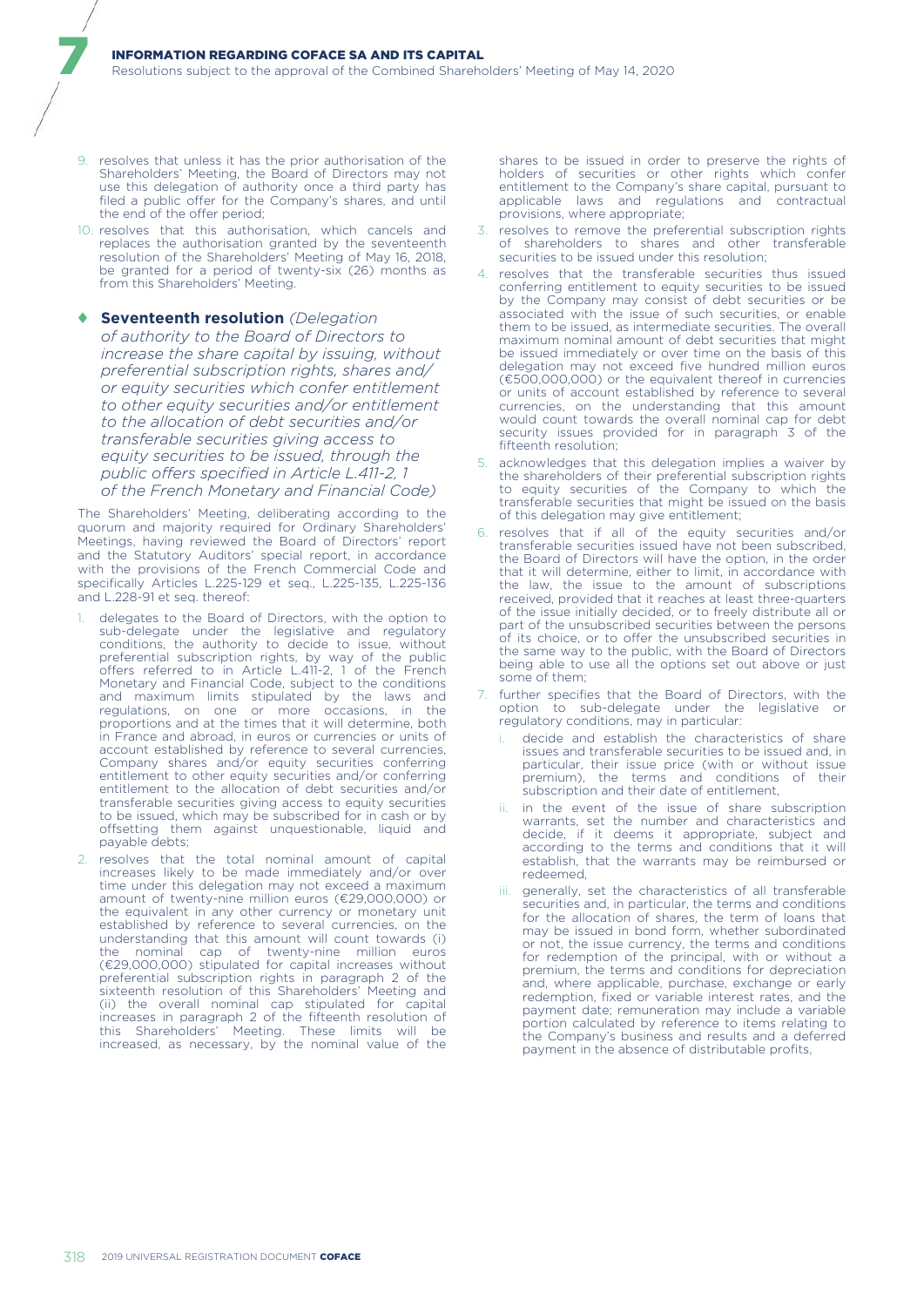- iv. set the issue price of the shares or transferable securities that may be created under the preceding paragraphs such that the Company receives, for each share created or allocated, irrespective of any remuneration in any form, including interest or issue or redemption premiums, a sum at least equal to the minimum price stipulated by the legislative or regulatory provisions applicable on the date of issue (*i.e*., at this time, the weighted average of the Company's share price in the last three trading sessions on the Euronext Paris regulated market prior to the start of the public offer within the meaning of Regulation (EU) No. 2017/1129 of June 14, 2017, potentially reduced by a maximum discount of 10%),
- decide to use the shares acquired as part of a share buyback programme authorised by the shareholders, to allocate them as a result of the issue of transferable securities issued on the basis of this delegation,
- vi. take any measures to preserve the rights of holders of transferable securities issued that are required by legislative and regulatory provisions and the applicable contractual stipulations,
- vii. potentially suspend the exercise of rights attached to these transferable securities for a fixed period in compliance with the legislative, regulatory and contractual provisions,
- viii. note the completion of any capital increases and transferable securities issues, amend the Articles of Association accordingly, allocate the issue costs to premiums and, if it considers it appropriate, deduct from the amount of capital increases the sums required to increase the legal reserve to one tenth of the new share capital,
- ix. take all measures and carry out any formalities required for admission to trading on a regulated market of the securities created;
- 8. resolves that unless it has the prior authorisation of the Shareholders' Meeting, the Board of Directors may not use this delegation of authority once a third party has filed a public offer for the Company's shares, and until the end of the offer period;
- 9. resolves that this authorisation, which cancels and replaces the authorisation granted by the eighteenth resolution of the Shareholders' Meeting of May 16, 2018, be granted for a period of twenty-six (26) months as from this Shareholders' Meeting.

#### ♦ **Eighteenth resolution** *(Delegation*

*of authority to the Board of Directors to increase the share capital by issuing shares and/or equity securities which confer entitlement to other equity securities and/or entitlement to the allocation of debt securities and/or transferable securities giving access to equity securities to be issued as compensation for contributions in kind)*

The Shareholders' Meeting, deliberating according to the quorum and majority required for Ordinary Shareholders' Meetings, having reviewed the Board of Directors' report and the Statutory Auditors' special report and in accordance with the provisions of the French Commercial Code and specifically Articles L.225-129 et seq., L.225-147 and L.228-92 thereof:

delegates to the Board of Directors, with the option to sub-delegate under the legislative and regulatory conditions, the authority to decide, on the basis of the contributions auditors' report, on one or more

occasions, in the proportions and at the times that it will determine, both in France and abroad, in euros or currencies or units of account established by reference to several currencies, to issue shares of the Company and/or equity securities conferring entitlement to other equity securities and/or entitlement to the allocation of debt securities and/or transferable securities giving access to equity securities to be issued, with a view to remunerating contributions in kind granted to the Company and consisting of equity securities or transferable securities giving access to capital, when the Article L.225-148 of the French Commercial Code are not applicable;

- 2. resolves that the total nominal amount of capital increases likely to be made under this delegation may not exceed, in addition to the legal limit of 10% of the share capital (assessed on the day the Board of Directors decides on the issue), a maximum amount of twenty-nine million euros (€29,000,000) or the equivalent in any other currency or monetary unit established by reference to several currencies, on the understanding that this amount will count towards (i) the nominal cap of twenty-nine million euros (€29,000,000) stipulated for capital increases without preferential subscription rights in paragraph 2 of the sixteenth resolution of this Shareholders' Meeting and (ii) the overall nominal cap stipulated for capital increases in paragraph 2 of the fifteenth resolution of this Shareholders' Meeting. These limits will be increased, as necessary, by the nominal value of the shares to be issued in order to preserve the rights of holders of securities or other rights which confer entitlement to the Company's share capital, pursuant to applicable laws and regulations and contractual provisions, where appropriate;
- 3. resolves that the transferable securities thus issued conferring entitlement to equity securities to be issued by the Company may consist of debt securities or be associated with the issue of such securities, or enable them to be issued, as intermediate securities. The overall maximum nominal amount of debt securities that might be issued immediately or over time on the basis of this delegation may not exceed five hundred million euros (€500,000,000) or the equivalent thereof in currencies or monetary units established by reference to several currencies, on the understanding that this amount would count towards the overall nominal cap for debt security issues provided for in paragraph 3 of the fifteenth resolution;
- resolves to remove, for the benefit of holders of securities or transferable securities, under contributions<br>in kind, the preferential subscription rights of in kind, the preferential shareholders to shares and other transferable securities to be issued under this resolution;
- acknowledges that this delegation implies a waiver by the shareholders of their preferential subscription rights to equity securities of the Company to which the transferable securities that might be issued on the basis of this delegation may give entitlement;
- 6. further specifies that the Board of Directors, with the option to sub-delegate under the legislative or regulatory conditions, may in particular:
	- decide, on the basis of the contributions auditors' report, on the assessment of contributions and the granting of any specific benefits,
	- establishes the characteristics of share issues and transferable securities to be issued and, in particular, their issue price (with or without issue premium), the terms and conditions of their subscription and their date of entitlement,
	- iii. at its sole initiative, allocate the costs of the increase(s) in share capital to the premiums relating to these contributions and deduct from this amount the sums needed to increase the legal reserve to one tenth of the new capital after each increase,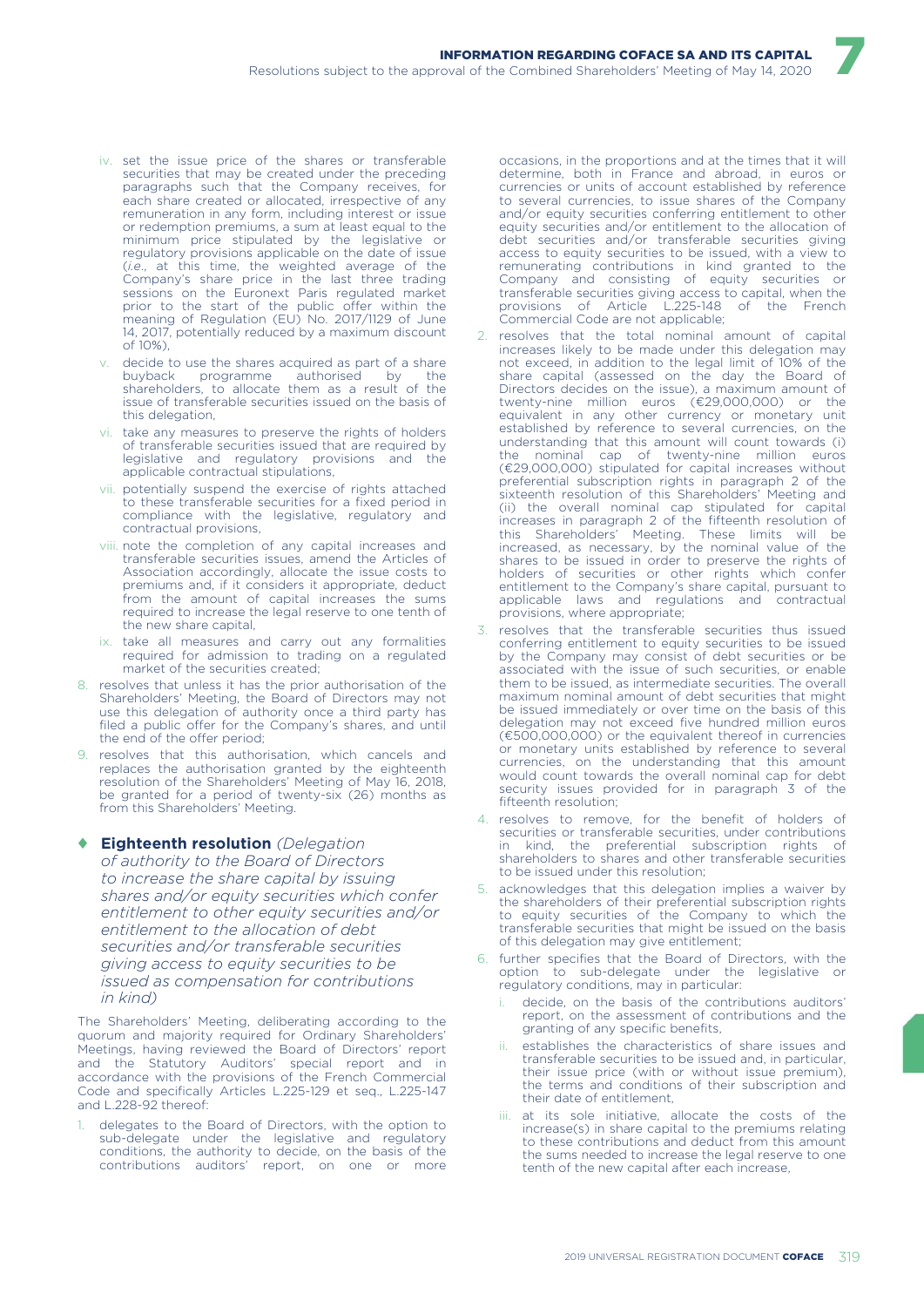iv. take any measures to preserve the rights of holders of transferable securities issued or other rights conferring entitlement to the capital of the Company that are required by legislative and regulatory provisions and the applicable contractual stipulations,

7

- note the completion of any issues of shares and transferable securities, amend the Articles of Association as necessary as a result of the completion of any capital increase, allocate the issue costs to premiums if it so desires and also increase the legal reserve to one tenth of the new capital, as well as carry out any formalities and declarations and ask for any authorisations that might prove necessary for making these contributions,
- vi. take all measures and carry out any formalities required for admission to trading on a regulated market of the securities created;
- 7. resolves that unless it has the prior authorisation of the Shareholders' Meeting, the Board of Directors may not use this delegation of authority once a third party has filed a public offer for the Company's shares, and until the end of the offer period;
- 8. resolves that this authorisation, which cancels and replaces the authorisation granted by the twenty-first resolution of the Shareholders' Meeting of May 16, 2018, be granted for a period of twenty-six (26) months as from this Shareholders' Meeting.
- ♦ **Nineteenth resolution** *(Delegation of authority to the Board of Directors to increase the share capital by issuing, without preferential subscription rights, shares of the Company reserved for members of a company savings plan)*

The Shareholders' Meeting, deliberating according to the quorum and majority required for Extraordinary Shareholders' Meetings, after having reviewed the Board of Directors' report and the Statutory Auditors' special report and in accordance with the provisions of Articles L.225-129- 2, L.225-129-6, L.225-138 and L.225-138-1 of the French Commercial Code and those of Articles L.3332-18 et seq. of the French Labour Code:

- delegates to the Board of Directors, with the option to further delegate in accordance with legal and regulatory provisions, its authority to issue, on one or more occasions, at its sole discretion, in the proportions and at the times that it will determine, both in France and abroad, new shares reserved for employees, former employees and eligible corporate officers of the Company and/or companies related to the Company as defined in Article L.225-180 of the French Commercial Code and Article L.3344-1 of the French Labour Code, who are members of a company savings plan;
- 2. removes, for the benefit of said members, the preferential subscription right of shareholders to any shares that may be issued pursuant to this authorisation and waives any rights to any bonus shares that may be allocated based on this resolution by way of discount and/or matching contribution;
- 3. resolves that the nominal amount of the capital increase likely to be carried out pursuant to this delegation may not exceed three million, two hundred thousand euros (€3,200,000) or the equivalent in any other currency or monetary unit established by reference to several currencies, on the understanding that the nominal amount of any capital increase carried out under this delegation will count towards the total nominal cap provided for capital increases in paragraph 2 of the fifteenth resolution of this Shareholders' Meeting and that the cap for this resolution will be the same as for the twentieth resolution. This limit will be increased, as necessary, by the nominal value of the shares to be issued in order to preserve the rights of holders of securities or other rights which confer entitlement to the Company's share capital, pursuant to applicable laws and regulations and contractual provisions, where appropriate;
- 4. resolves that the subscription price of the shares pursuant to this delegation will be determined under the conditions specified in Article L.3332-19 of the French Labour Code, on the understanding that the maximum discount calculated in relation to the average of the share's traded prices during the last 20 trading sessions preceding the decision setting the subscription opening date may not exceed 30%. However, where this delegation is implemented, the Board of Directors may reduce the amount of the discount on a case-by-case basis due to tax, corporate or accounting restrictions applicable in countries where the Group entities participating in the capital increases are established. The Board of Directors may likewise decide to allocate bonus shares to subscribers of new shares, in substitution of the discount and/or as an employer contribution;
- 5. resolves that the Board of Directors shall have all powers, which it may in turn delegate in accordance with legal and regulatory conditions, to implement this delegation, within the limits and under the conditions specified above, in particular, in order to:
	- i. decide on the issue of new Company shares,
	- ii. compile the list of companies whose employees, former employees and eligible corporate officers may benefit from the issue and set the conditions to be fulfilled by beneficiaries, in order to subscribe, directly or via a mutual investment fund, for the shares issued under this delegation of authority,
	- iii. set the amounts of these issues and determine the subscription prices of securities and the subscription dates, methods for each issue and the conditions for subscription, payment and delivery of the shares issued under this delegation of authority, as well as the date, even if retroactive, from which the new shares will be entitled to dividends,
	- iv. decide, pursuant to Article L.3332-21 of the French Labour Code, on the allocation, free of charge, of shares to be issued or already issued, as an employer matching contribution and/or, as applicable, a discount, provided that the recognition of their equivalent pecuniary value, valued at the subscription price, does not result in exceeding the limits specified in Article L.3332-11 of the French Labour Code and, if new shares are issued by way of discount or matching contribution, in incorporating into capital the reserves, profits or issue premiums required for full payment of the aforesaid shares,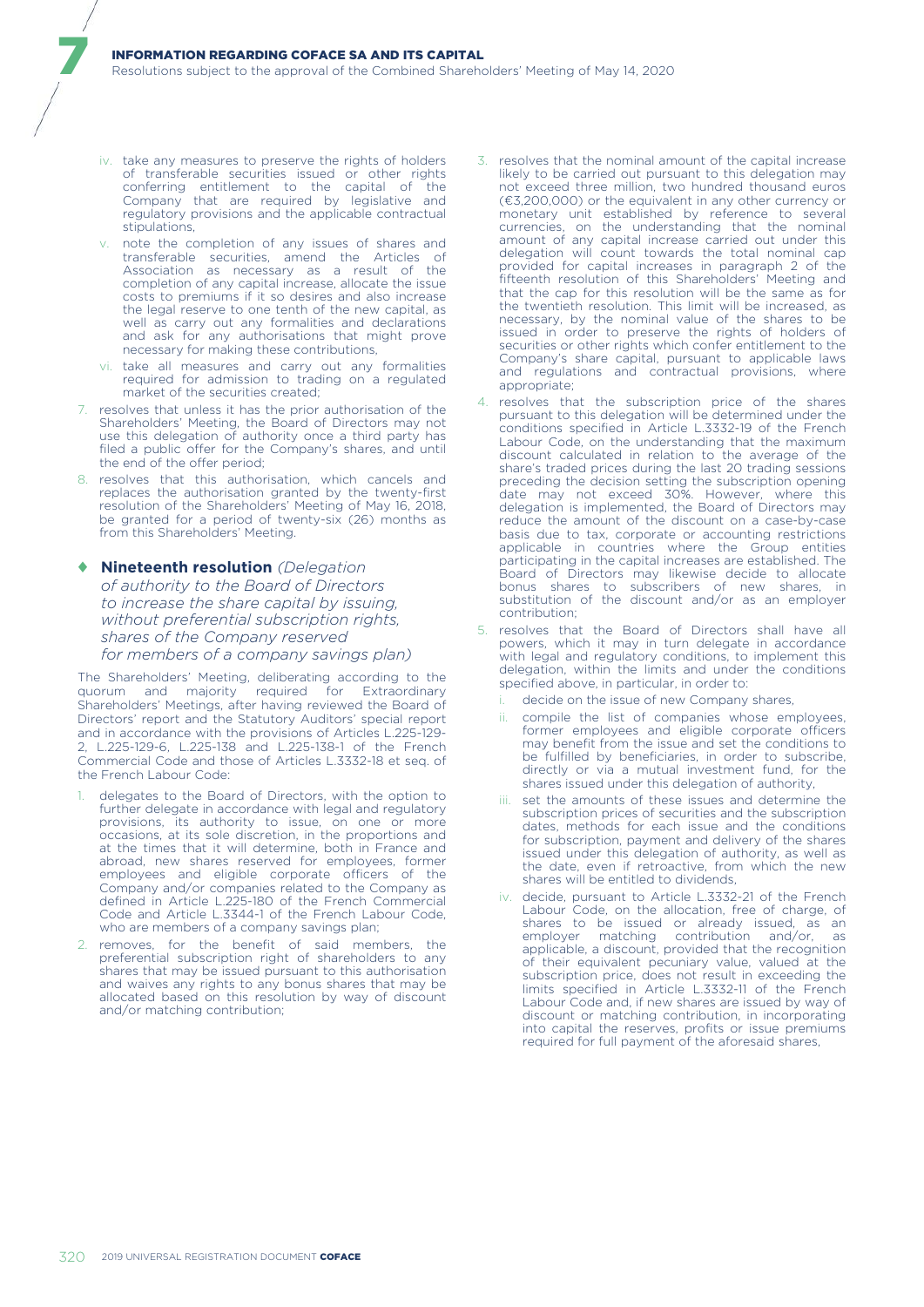- v. set the period granted to subscribers for full payment of their securities,
- vi. duly note, or have another party note the completion of the capital increase in the amount of the shares to be effectively subscribed,
- vii. at its sole initiative, allocate the costs of the increase(s) in share capital to the premiums relating to these increases, and deduct from this amount the sums needed to bring the legal reserve to one tenth of the new capital after each increase,
- viii. generally, take any and all measures and perform any and all formalities that are necessary for issuing and listing the shares, and following the capital increases and related amendments of the Articles of Association pursuant to this delegation;
- 6. resolves that unless it has the prior authorisation of the Shareholders' Meeting, the Board of Directors may not use this delegation of authority once a third party has filed a public offer for the Company's shares, and until the end of the offer period;
- resolves that this authorisation, which cancels and<br>replaces the authorisation granted by the replaces the authorisation granted by the fifteenth resolution of the Shareholders' Meeting of May 16, 2019, be granted for a period of twenty-six (26) months as from this Shareholders' Meeting.
- ♦ **Twentieth resolution** *(Delegation of authority to the Board of Directors to increase the share capital by issuing shares without preferential subscription rights, to a specific category of beneficiaries)*

The Shareholders' Meeting, deliberating according to the quorum and majority required for Extraordinary Shareholders' Meetings, after having reviewed the Board of Directors' report and the Statutory Auditors' special report and in accordance with the provisions of Articles L.225-129 et seq. and L.225-138 of the French Commercial Code:

- delegates its authority, which may be further delegated in accordance with legal and regulatory provisions, to issue, on one or more occasions, at its sole discretion, in the proportions and the times that it will determine, both in France and abroad, new shares reserved for one or more categories of beneficiaries who have the characteristics below: (i) employees and/or corporate officers of the Company and/or companies related to the Company as defined in the provisions of Article L.225-180 of the French Commercial Code and Article L.3344-1 of the French Labour Code and having their registered office outside France; (ii) one or more mutual funds or other entity under French or foreign law, having or not having legal personality, subscribing on behalf of the persons designated in paragraph (i) above; and (iii) one or more financial establishments mandated by the Company to offer the persons described in paragraph (i) above a savings or shareholding scheme comparable to those offered to the Company's employees in France;
- 2. cancels, in favour of said beneficiaries, the preferential subscription right of shareholders to the shares issued under this delegation;
- 3. acknowledges that this delegation implies a waiver by the shareholders of their preferential subscription rights to equity securities of the Company to which the transferable securities that might be issued on the basis of this delegation may confer entitlement;

4. resolves that the nominal amount of the capital increase likely to be carried out pursuant to this delegation may not exceed three million, two hundred thousand euros (€3,200,000) or the equivalent in any other currency or monetary unit established by reference to several currencies, on the understanding that the nominal amount of any capital increase carried out under this delegation will count towards the total nominal cap provided for capital increases in paragraph 2 of the fifteenth resolution of this Shareholders' Meeting and that the cap for this resolution will be the same as for the nineteenth resolution. This limit will be increased, as necessary, by the nominal value of the shares to be issued in order to preserve the rights of holders of securities or other rights which confer entitlement to the Company's share capital, pursuant to applicable laws and regulations and contractual provisions, where appropriate;

- 5. resolves that the price of the securities issued pursuant to this delegation may not be more than 30% lower than the average price of the listed share in the last 20 trading sessions preceding the decision setting the subscription opening date, nor may it exceed that average. However, when this delegation is implemented, the Board of Directors may reduce the amount of the discount on a case-by-case basis due to tax, corporate or accounting restrictions applicable in a given country where the Group entities participating in the capital increases are established. Furthermore, in the case of a transaction carried out under this resolution at the same time as a transaction carried out pursuant to the nineteenth resolution of this Shareholders' Meeting, the subscription price of the shares issued under this resolution may be identical to the subscription price of the shares issued on the basis of the nineteenth resolution of this Shareholders' Meeting;
- resolves that the Board of Directors shall have all powers, which it may in turn delegate in accordance with legal and regulatory conditions, to implement this delegation, within the limits and under the conditions specified above, in particular, in order to:
	- set the list of beneficiaries, within the categories of beneficiaries defined above, of each issue and the number of shares to be subscribed by each of them, pursuant to this delegation of authority,
	- set the amounts of these issues and determine the subscription prices and dates, methods for each issue and the conditions for subscription, payment and delivery of the shares issued under this delegation of authority, as well as the date, even if retroactive, from which the new shares will be entitled to dividends,
	- iii. set the period granted to subscribers for full payment of their securities,
	- iv. duly note, or have another party note the completion of the capital increase in the amount of the shares to be effectively subscribed,
	- at its sole initiative, allocate the costs of the increase(s) in share capital to the premiums relating to these increases, and deduct from this amount the sums needed to bring the legal reserve to one tenth of the new capital after each increase,
	- vi. generally, take any and all measures and perform any and all formalities that are necessary for issuing and listing the shares, and following the capital increases and related amendments of the Articles of Association pursuant to this delegation;